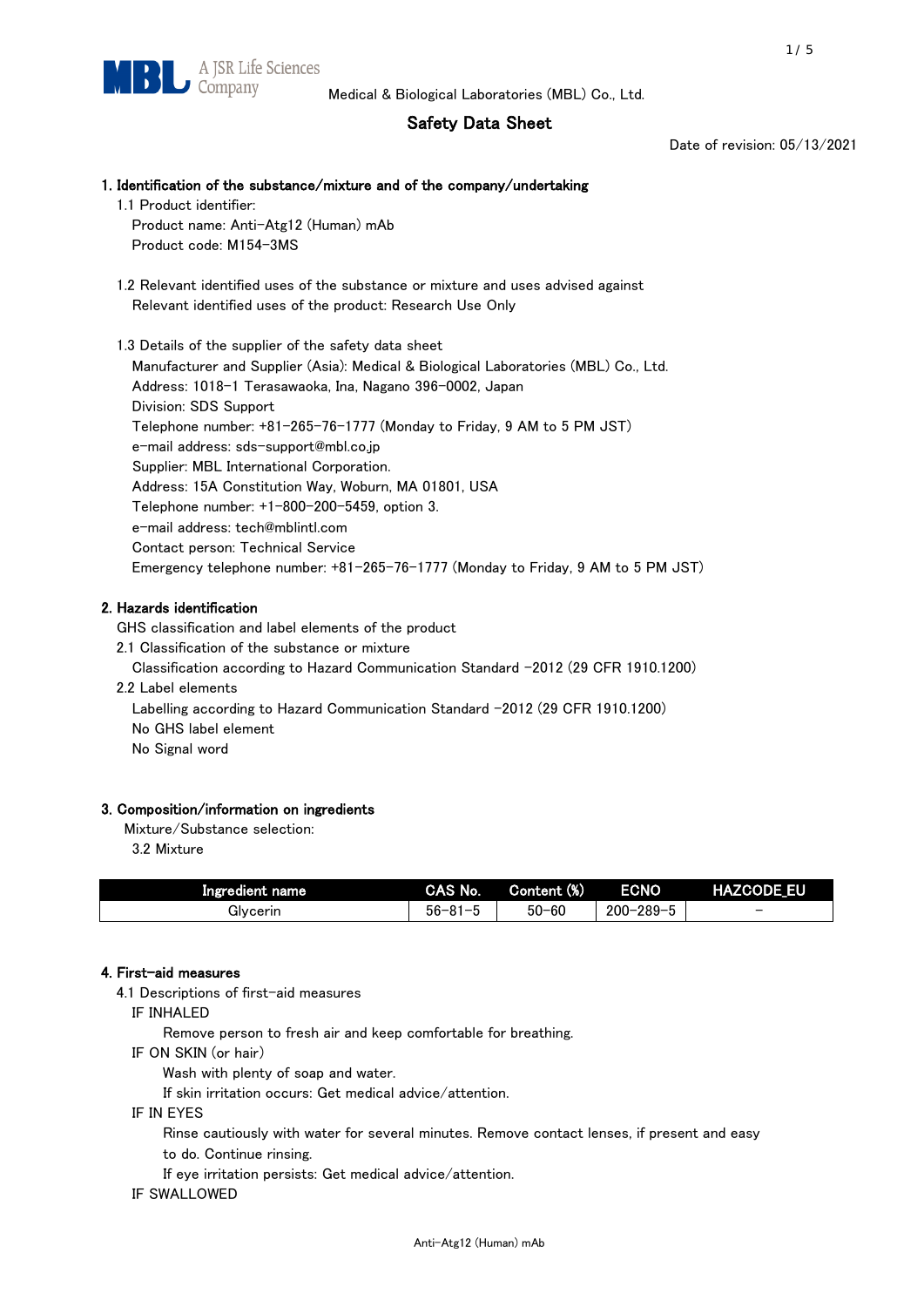Rinse mouth.

#### 5. Fire-fighting measures

#### 5.1 Extinguishing media

Suitable extinguishing media

- Use appropriate extinguishing media suitable for surrounding facilities.
- Unsuitable extinguishing media

Unsuitable extinguishing media data is not available.

5.2 Specific hazards arising from the substance or mixture

Specific hazards arising from the substance or mixture is not available.

5.3 Advice for firefighters

Specific fire-fighting measures

Evacuate non-essential personnel to safe area.

#### 6. Accidental release measures

 6.1 Personnel precautions, protective equipment and emergency procedures Wear proper protective equipment.

6.2 Environmental precautions

Prevent spills from entering sewers, watercourses or low areas.

6.3 Methods and materials for containment and cleaning up

 Absorb spill with inert material (dry sand, earth, et al), then place in a chemical waste container.

6.4 Reference to other sections

Refer to section 13

## 7. Handling and storage

 7.1 Precautions for safe handling Preventive measures (Safety treatments) Avoid contact with skin. Avoid contact with eyes. Safety measures data is not available. Any incompatibilities data is not available. Advice on general occupational hygiene Do not get in eyes, on skin, or on clothing. Do not eat, drink or smoke when using this product. Wash hands thoroughly after handling. 7.2 Storage Conditions for safe storage Keep container tightly closed.

Keep cool. Protect from sunlight.

Container and packaging materials for safe handling data is not available.

7.3 Specific end use(s)

Research use only.

#### 8. Exposure controls/personal protection

 8.1 Control parameters Adopted value Adopted value in ACGIH is not available. OSHA-PEL (Glycerin)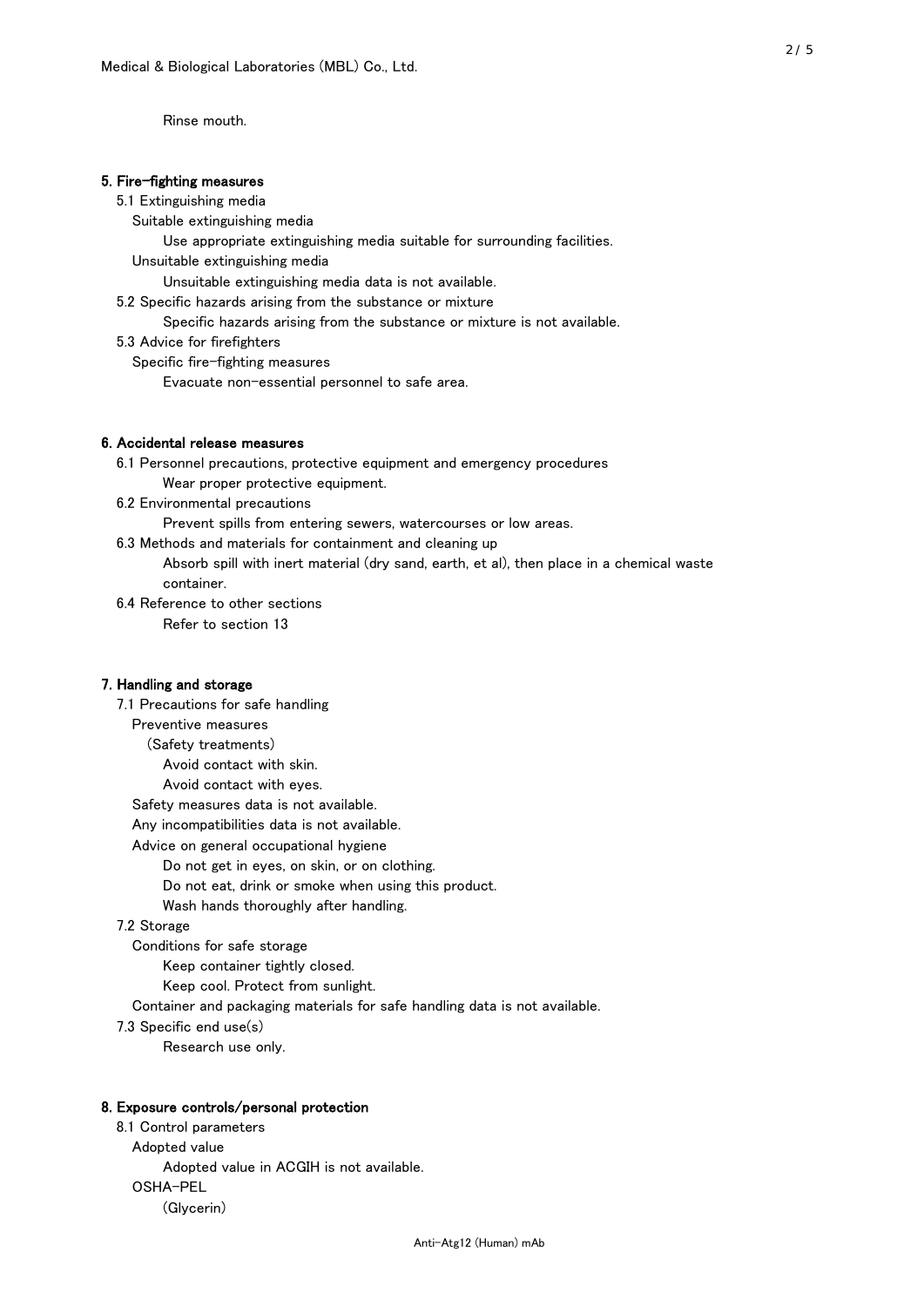TWA: 15mg/m3 (Total dust) TWA: 5mg/m3 (Respirable fraction) NIOSH-REL (Glycerin) See Appendix D 8.2 Exposure controls Appropriate engineering controls Do not use in areas without adequate ventilation. Washing facilities should be available. Individual protection measures Hand protection Wear protective gloves. Eye protection Wear eye/face protection. Skin and body protection Wear protective clothing.

## 9. Physical and Chemical Properties

 9.1 Information on basic physical and chemical properties Physical state: Liquid Color: Colorless Odor data is not available. Melting point/Freezing point data is not available. Boiling point or initial boiling point data is not available. Flammability (gases, liquids and solids) data is not available. Lower and upper explosion limit/flammability limit data is not available. Flash point data is not available. Auto-ignition temperature data is not available. Decomposition temperature data is not available. pH: Neutral Kinematic viscosity data is not available. Solubility: Water solubility: miscible Solubility in solvent data is not available. n-Octanol/water partition coefficient data is not available. Vapor pressure data is not available. Density and/or relative density data is not available. Oxidising properties data is not available. No Particle characteristics data is not available. 9.2 Other information Other information is not available. 10. Stability and Reactivity 10.1 Reactivity Reactivity data is not available. 10.2 Chemical stability Stable under normal storage/handling conditions. 10.3 Possibility of hazardous reactions

Possibility of hazardous reactions data is not available.

## 10.4 Conditions to avoid

Conditions to avoid data is not available.

#### 10.5 Incompatible materials

Incompatible materials data is not available.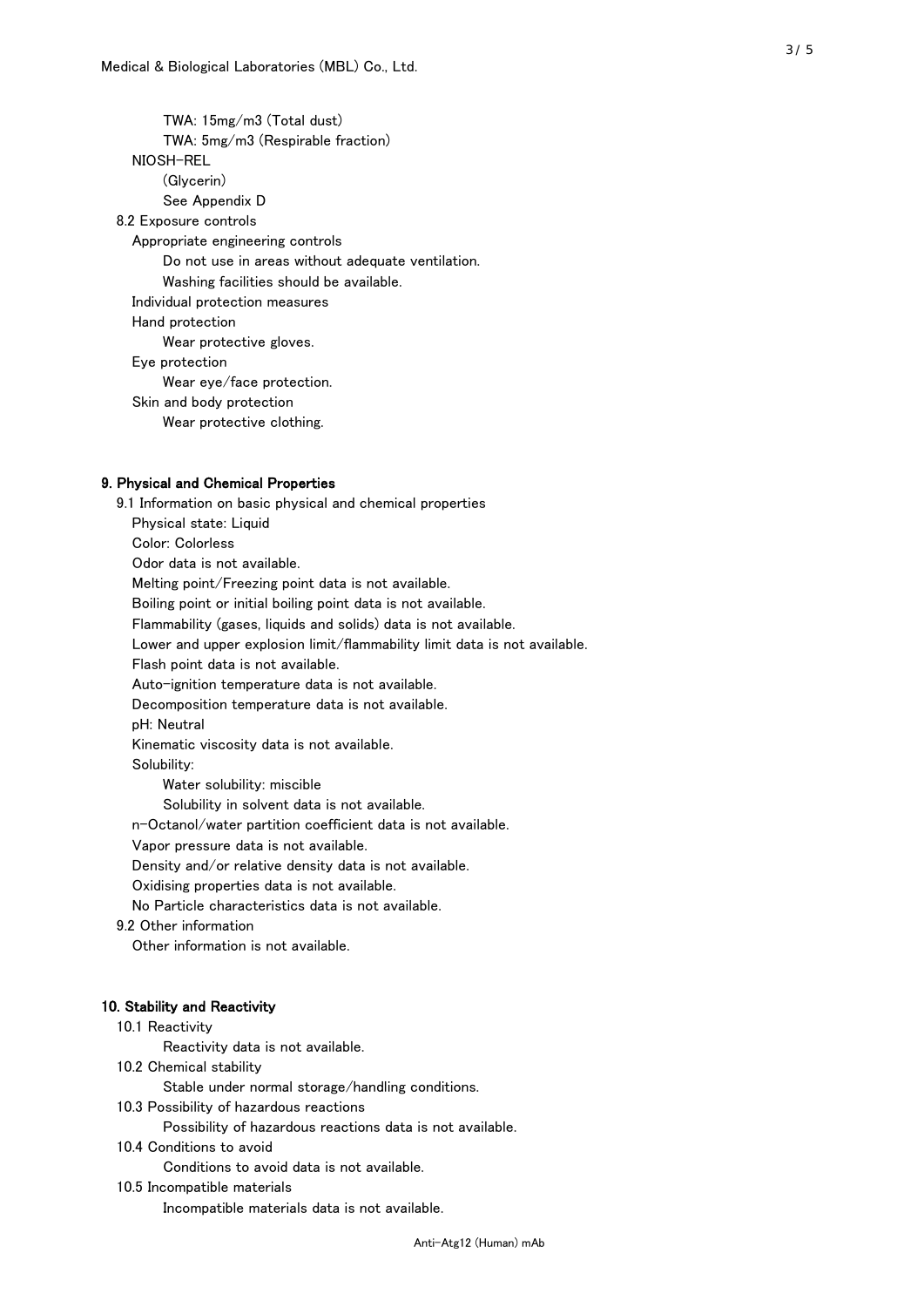10.6 Hazardous decomposition products Hazardous decomposition products data is not available.

## 11. Toxicological Information

 11.1 Information on toxicological effects Acute toxicity data is not available. Irritant properties Skin corrosion/irritation data is not available. Serious eye damage/irritation data is not available. Allergenic and sensitizing effects data is not available. Mutagenic effects data is not available. Carcinogenic effects data is not available. Teratogenic effects data is not available. Reproductive toxicity data is not available. STOT

STOT-single exposure data is not available.

STOT-repeated exposure data is not available.

Aspiration hazard data is not available.

#### 12. Ecological Information

12.1 Ecotoxicity

Ecotoxicity data is not available.

Water solubility

(Glycerin)

miscible (ICSC, 2006)

12.2 Persistence and degradability

Persistence and degradability data is not available.

12.3 Bioaccumulative potential

(Glycerin)

log Pow=-1.76 (ICSC, 2006)

12.4 Mobility in soil

Mobility in soil data is not available.

12.7 Other adverse effects

Ozone depleting chemical data is not available.

#### 13. Disposal considerations

 Description of waste residues and information on their safe handling and methods of disposal, including the disposal of any contaminated packaging

13.1 Waste treatment methods

Dispose of contents/container in accordance with local/national regulation.

Contaminated packing

Dispose of container after using the contents completely.

#### 14. Transport Information

 UN No., UN CLASS 14.1 UN No. or ID No.: Not applicable Not applicable to IMDG Code Not applicable to IATA Dangerous Goods Regulations

 14.5 Environmental hazards MARPOL Annex III - Prevention of pollution by harmful substances Marine pollutants (yes/no): no